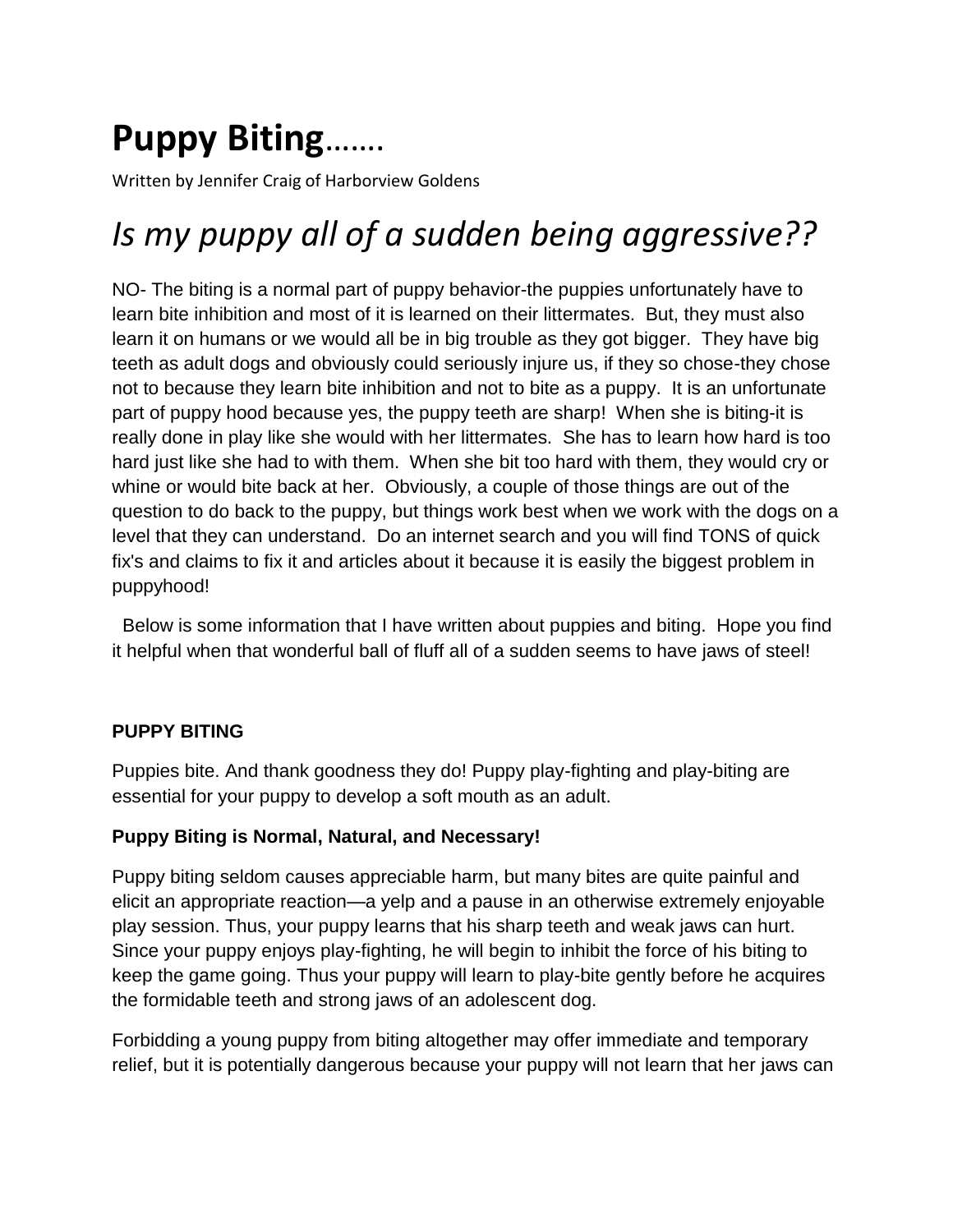inflict pain. Consequently, if ever provoked or frightened as an adult, the resultant bite is likely to be painful and cause serious injury.

Certainly, puppy play-biting must be controlled, but only in a progressive and systematic manner. The puppy must be taught to inhibit the force of his bites, before puppy biting is forbidden altogether. Once your puppy has developed a soft mouth, there is plenty of time to inhibit the frequency of his now gentler mouthing.

Teaching your puppy to inhibit the force of her bites is a two-step process: first, teach the pup not to hurt you; and second, teach your pup not to exert any pressure at all when biting. Thus the puppy's biting will become gentle mouthing.

Teaching your puppy to inhibit the frequency of his mouthing is a two-step process: first, teach your puppy that whereas mouthing is OK, she must stop when requested; and second, teach your pup never to initiate mouthing unless requested.

# **No Pain**

It is not necessary to hurt or frighten your pup to teach her that biting hurts. A simple "Ouch!" is sufficient. If your pup acknowledges your "ouch" and stops biting, praise her, lure her to sit (to reaffirm that you are in control), reward her with a liver treat(or treat of some kind), and then resume playing. If your pup ignores the "ouch" and continues biting, yelp "Owwwww!" and leave the room. Your puppy has lost her playmate. Return after a 30-second time-out and make up by lure-rewarding your puppy to come, sit, lie down, and calm down, before resuming play.

Do not attempt to take hold of your pup's collar, or carry her to confinement; you are out of control and she will probably bite you again. Consequently, play with your puppy in a room where it is safe to leave her if she does not respond to your yelp. If she ignores you, she loses her playmate.

# **No Pressure**

Once your pup's biting no longer hurts, still pretend that it does. Greet harder nips with a yelp of pseudo-pain. Your puppy will soon to get the idea: "Whooahh! These humans are soooo super-sensitive. I'll have to be much gentler when I bite them." The pressure of your puppy's bites will progressively decrease until play-biting becomes playmouthing.

Never allow your puppy to mouth human hair or clothing. Hair and clothing cannot feel. Allowing a puppy to mouth hair, scarves, shoelaces, trouser legs, or gloved hands, inadvertently trains the puppy to bite harder, extremely close to human flesh!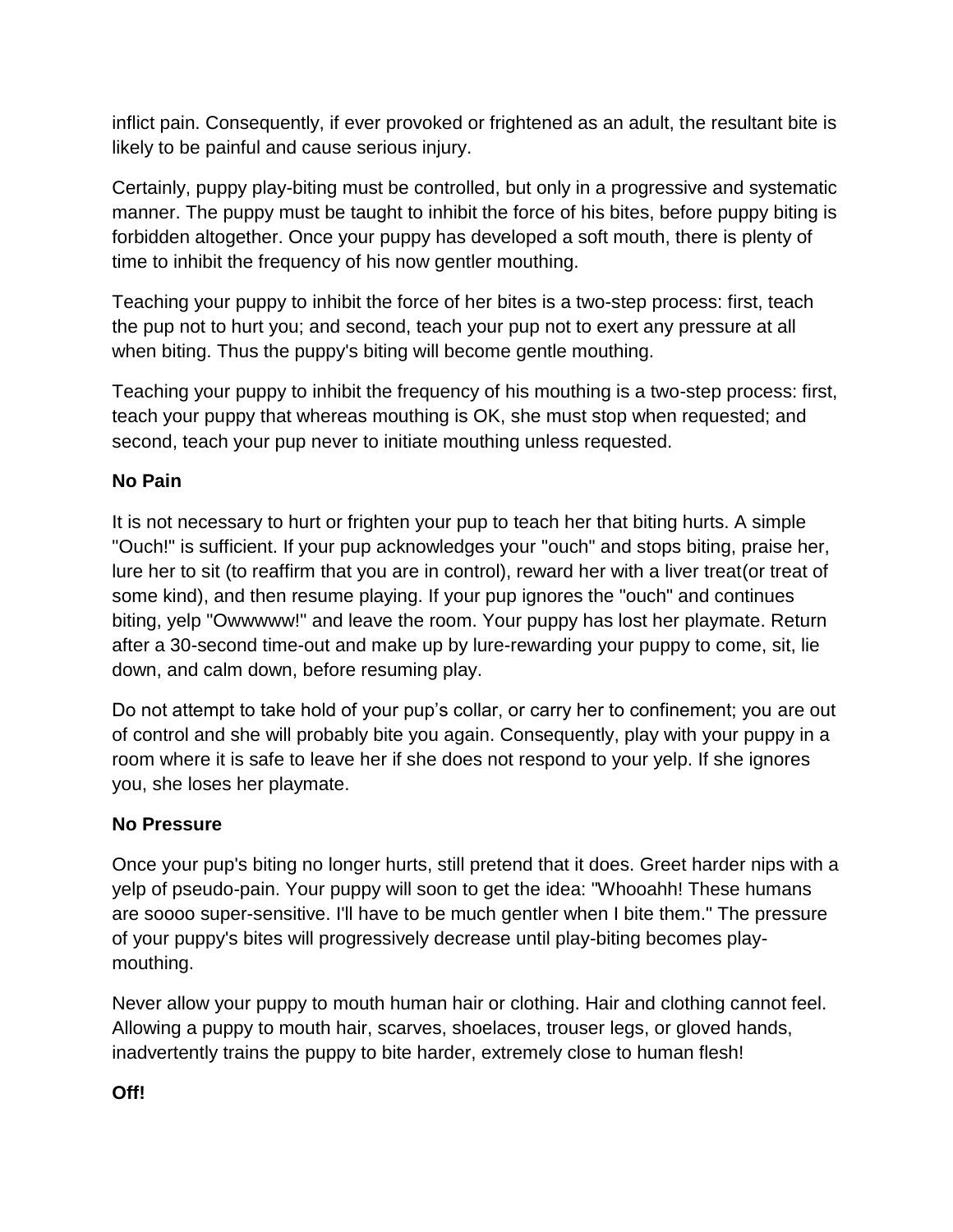Once your pup exerts no pressure whatsoever when mouthing, then —and only then teach him to reduce the frequency of his mouthing. Teach your puppy the meaning of "Off!" by hand feeding kibble. Your puppy will learn that gentle mouthing is OK, but he must stop the instant you ask him to stop.

### **Puppy Must Never Initiate Mouthing**

At this stage, your puppy should never be allowed to initiate mouthing (unless requested to do so).

By way of encouragement, mouthing-maniac puppies usually develop gentle jaws as adults because their many painful puppy bites elicited ample appropriate feedback. On the other hand, puppies that seldom play and roughhouse with other dogs, puppies that seldom bite their owners (e.g., shy, fearful, and standoffish pups), and breeds that have been bred to have soft mouths may not receive sufficient feedback regarding the pain and power of their jaws. This is the major reason to enroll your puppy in an off-leash puppy class right away.

Should a dog ever bite as an adult, both the prognosis for rehabilitation and the fate of the dog are almost always decided by the severity of the injury, which is predetermined by the level of bite inhibition the dog acquired during puppyhood. The most important survival lesson for a puppy is to learn bites cause pain! Your puppy can only learn this lesson if she is allowed to play-bite other puppies and people, and if she receives appropriate feedback.

Puppies bite at our hands and clothing because that is the way that puppies like to play. It is fun, and they enjoy our attention. They particularly like it if we try to fight them off of us. Have you ever seen two or more puppies playing? They like to fight each other with their mouths and paws.

Normally, other puppies teach your puppy not to bite too hard by squealing in pain. When we take our puppy from the litter, these other puppies aren't around to teach proper bite inhibition any more. Some people advise trying to emulate a 'puppy squeal' to discourage biting too hard.

I don't know why, but people just don't seem to be very convincing with their squeals, so I don't recommend it as a training technique. What's more, some puppies seem to enjoy it when their human squeals and will get more excited, resulting in more biting. This is obviously not what we want puppy to do! If you can squeal and your puppy immediately stops biting, then this is an acceptable technique. Monitor the behavior long-term, though, to make sure biting too hard is decreasing.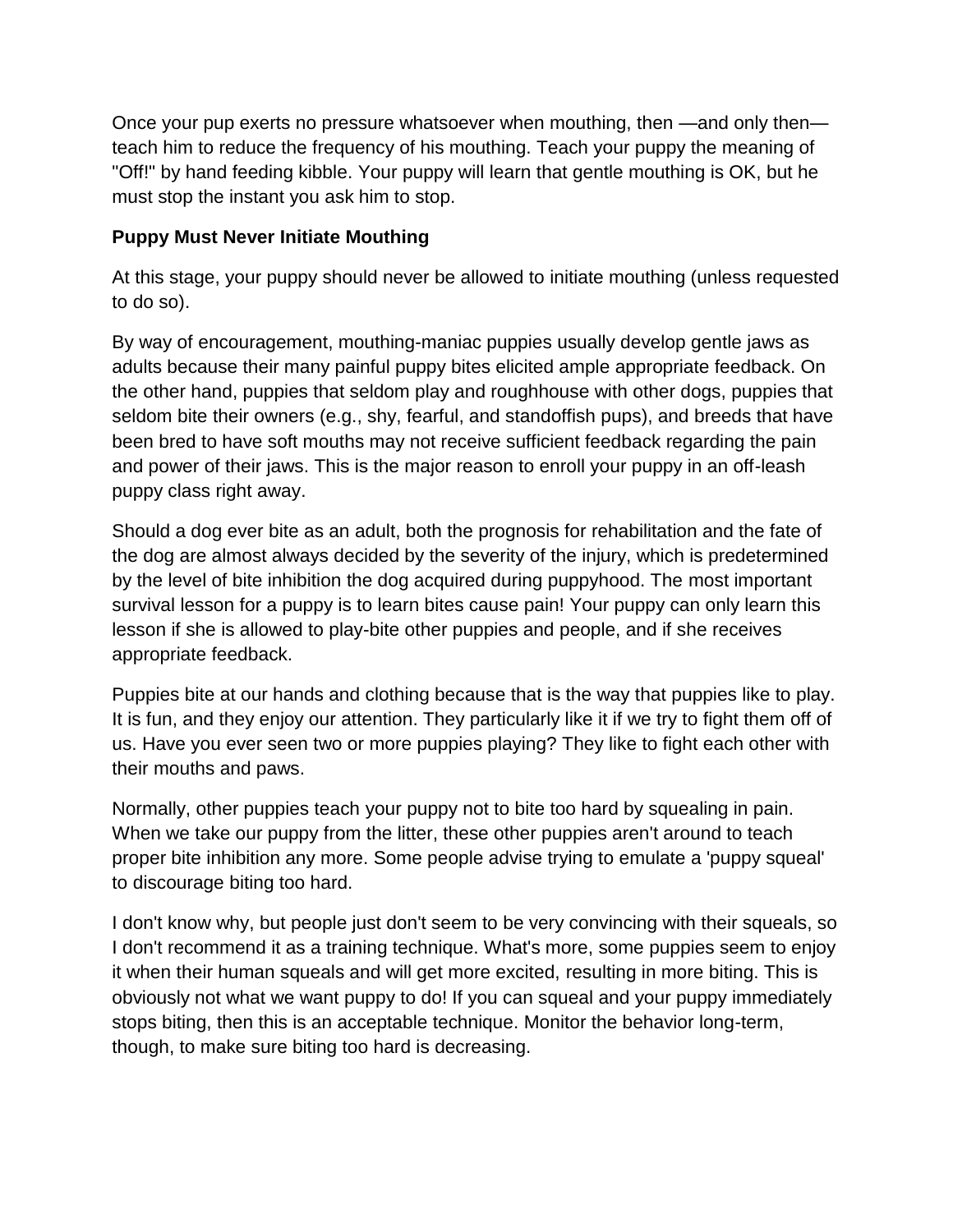Although bite inhibition is a vital lesson, making it a training goal doesn't mean you have to tolerate constant puppy mouthing. Puppy teeth hurt!

Work on bite inhibition only when your pup is calm and you have time to sit on the floor and play gently. If the pup bites too hard, yelp. If she backs off, reinforce with calming pats and more interaction. If she gets too excited and bites harder, end the game immediately.

To end the game, you must be able to get away from the puppy with as little fuss or attention as possible. Even negative attention is attention. It's often helpful to have the puppy tethered, so you can simply move back out of his reach. Or play with her in a confined area and simply stand up and leave that space when he bites too hard.

Remember that play biting is a component of play behavior in puppies. Play is a form of social interaction. Realize that your puppy is trying to play with you even though the behavior is rough. To ensure that you are in control, be certain that each play session is initiated by you and not the puppy, and that you can end each session whenever you choose. One effective strategy when the play gets too rough is to immediately end the play session and leave. Social withdrawal can be a very powerful tool. Leave the puppy alone long enough to calm down (30 seconds to two minutes). If upon your return the wild playing begins again, leave again. Keep repeating until the puppy figures out that when he gets wild or bites, you immediately leave the room. Although it is tempting to pick the puppy up and take it out of the room, this interaction may be interpreted by your puppy as additional play and the biting may continue as you carry the puppy to a confinement location.

An easy way to achieve social isolation is to simply leave a lightweight leash (a 6' cat leash works well) on the puppy and as soon as the biting begins, drape the handle of the leash over a doorknob and leave the area. Or you can quickly tie the leash to a solid piece of furniture and leave the area. Or simply leave the room and shut the door behind you so the puppy can't follow you. Again, keep the "time-outs" for short time periods, 30 seconds to 2 minutes and repeat if necessary until the puppy is calm.

Owners, who cannot inhibit the puppy with yelping or time-outs, could consider an electronic alarm, air horn, squirt bottle or ultrasonic device, as soon as the biting becomes excessive. Use the device as discreetly as possible and immediately AFTER yelping first. Praise the puppy as soon as he lets go. Repeat as needed but remember to keep your extra "tool" like the squirt bottle or air horn hidden until needed and then hide it again immediately after it's use. Do not leave it out or threaten the puppy with its use. Use it and then hide it. Children should NOT be allowed to use these devices but they should be supervised by an adult who can use these devices as discretely as possible.